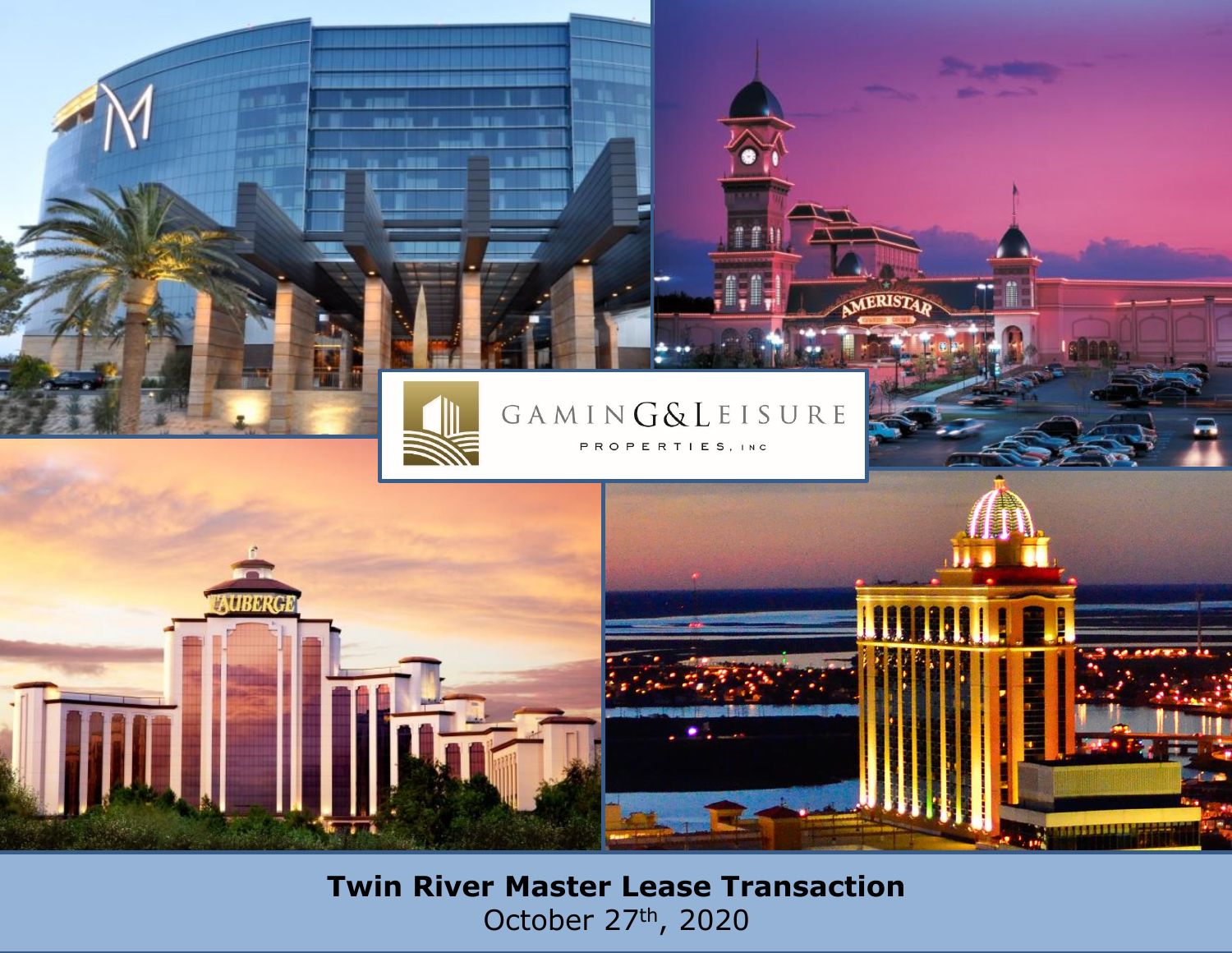### **Forward Looking Statements**

Certain statements contained in this presentation may constitute "forward-looking statements" within the meaning of the safe harbor from civil liability provided for such statements by the Private Securities Litigation Reform Act of 1995 (set forth in Section 27A of the Securities Act of 1933, as amended (the "Securities Act"), and Section 21E of the Securities Exchange Act of 1934, as amended (the "Exchange Act"). Forward-looking statements are subject to known and unknown risks, uncertainties and other factors that may cause the Company's actual results, performance or achievements to be materially different from any future results, performance or achievements expressed or implied by such forward-looking statements. Forward-looking statements include information concerning the Company's business strategy, plans, goals and objectives. Forwardlooking statements contained in this presentation include, but are not limited to, information and statements regarding the Company's ability to successfully consummate the transactions with Caesars and Twin River, including the ability of the parties to satisfy various closing conditions, the receipt of required regulatory approvals, or other delays or impediments to completing the proposed transactions; the Company's ability to realize the expected benefits from the transactions with Caesars and Twin River, if such transactions are consummated; the impact of the novel coronavirus (COVID-19) pandemic on the Company's financial results; and the Company's ability to grow and optimize its portfolio of gaming facilities.

Statements preceded by, followed by or that otherwise include the words "believes," "expects," "anticipates," "intends," "projects," "estimates," "plans," "may increase," "may fluctuate" and similar expressions or future or conditional verbs such as "will," "should," "would," "may" and "could" are generally forward-looking in nature and not historical facts. You should understand that the following important factors could affect future results and could cause actual results to differ materially from those expressed in such forward-looking statements: (1) the availability of, and the ability to identify, suitable and attractive acquisition and development opportunities and the ability to acquire and lease the respective properties on favorable terms; (2) the degree and nature of the Company's competition; (3) the Company's increased reliance on Penn as its largest tenant; (4) the ability to maintain the regulatory approvals required to own and/or operate the Company's properties; (5) the Company's ability to maintain its status as a real estate investment trust ("REIT"), given the highly technical and complex Internal Revenue Code provisions for which only limited judicial and administrative authorities exist, where even a technical or inadvertent violation could jeopardize REIT qualification and where requirements may depend in part on the actions of third parties over which the Company has no control or only limited influence; and (6) additional factors discussed in the sections entitled "Risk Factors" in the Company's Annual Report on Form 10-K for the year ended December 31, 2019, and in the Company's Quarterly Reports on Forms 10-Q, which you should read in conjunction with this presentation.

Other unknown or unpredictable factors may also cause actual results to differ materially from those projected by the forward-looking statements. Most of these factors are difficult to anticipate and are generally beyond the Company's control. Given these uncertainties, you should not place undue reliance on these forward-looking statements. You should consider the areas of risk described above in connection with considering any forward-looking statements that may be made by the Company generally and any forward-looking statements that are contained in this presentation specifically. The Company undertakes no obligation to release publicly any revisions to any forward-looking statements, to report events or to report the occurrence of unanticipated events unless required to do so by law.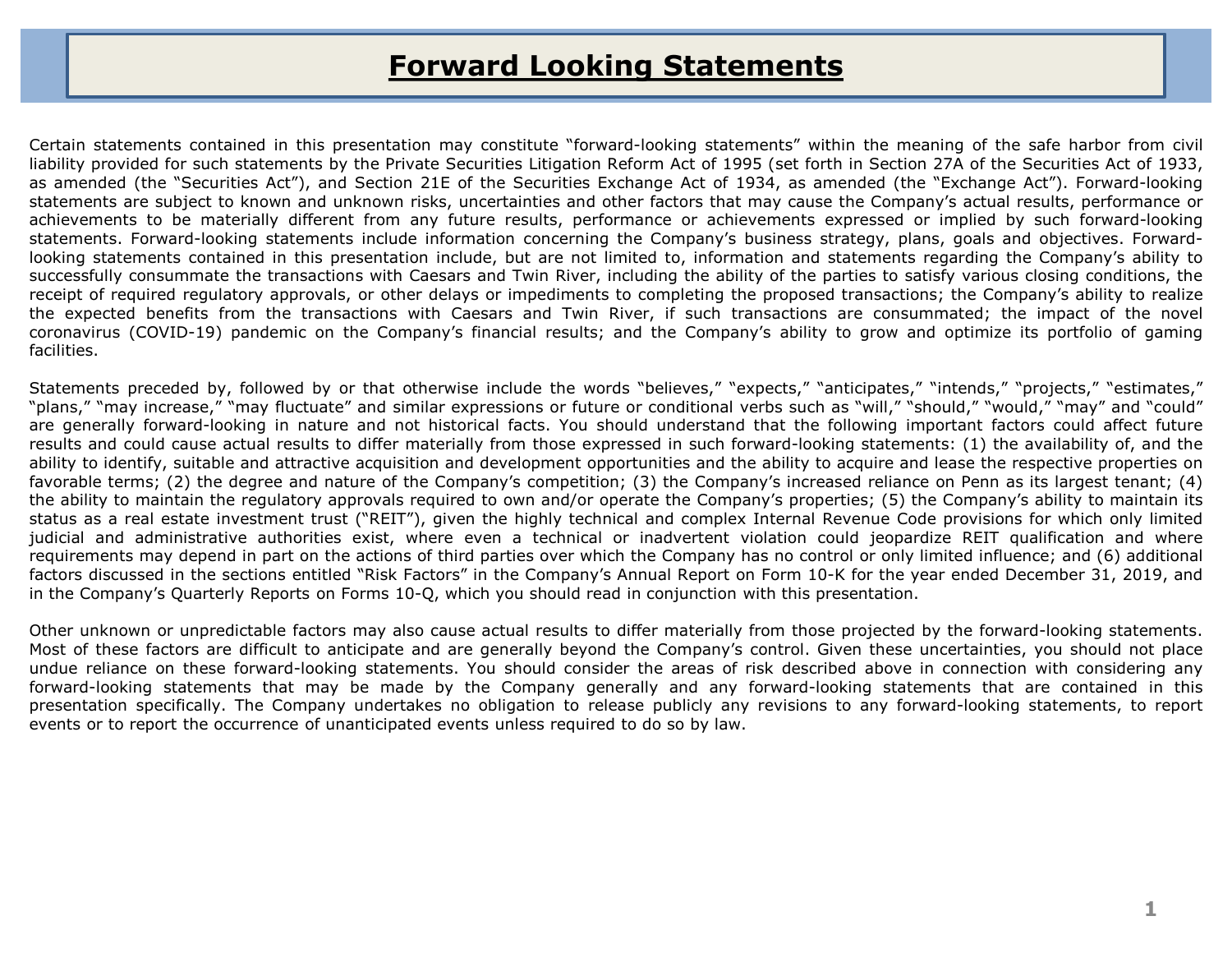### **GLPI to Acquire Assets in Accretive Transaction with Twin River**



#### **Investment Highlights**



**Conservative Structure with Well-Covered Rent and Corporate Guaranty**

**New Master Lease with High-Quality Operator Twin River**

 $\checkmark$ 

 $\bigvee$ 

 $\checkmark$ 

**Enhanced Portfolio Diversification with Entrance to a New State**

Source: Company Filings and Earnings Releases. 1. Calculated as summation of Evansville 2019 Adjusted EBITDAR of \$60M and Dover Downs 2019 run-rate EBITDAR of \$23M per Twin River management guidance (February 2020 earnings call) divided by initial annual rent of \$40M. 2. An abstract of the Master Lease can be found on page 8.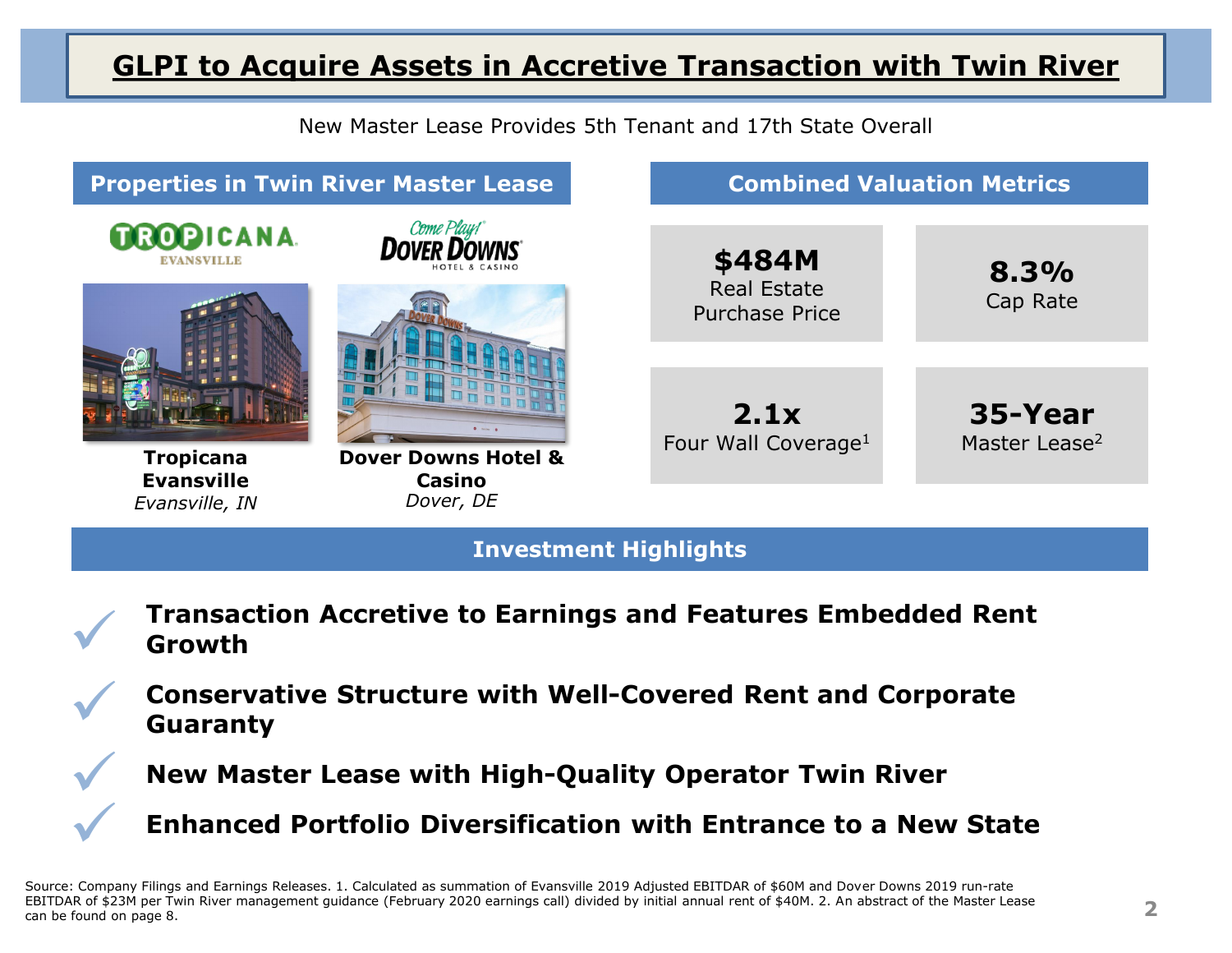### **Strategic Rationale: Acquisition Assets & Twin River Master Lease**

Compelling Opportunity to Drive Long-Term Shareholder Value

#### **Accretive Transaction with Embedded Rent Growth**

- **8.3% Cap Rate / 12.1x Multiple:** Strong in-place yield with growth through contractual rent escalations over a 35-year term<sup>1</sup>
- **Contractual Rent Growth:** Greater of 1.00% or the percentage change in CPI (not to exceed 2.00%); if change in CPI is less than 0.50%, the annual escalator will be 0% for that period

#### **Conservative Structure with Strong Rent Coverage and Downside Protection**

- **Above-Market Rent Coverage:** Four-wall rent coverage of 2.1x provides material downside protection<sup>2</sup>
- **NNN Master Lease with a Corporate Guaranty:** TRWH's Master Lease provides significant protection

#### **Further Enhancement and Diversification of High-Quality Tenant Roster**

- **Relationship with Best-in-Class Operator:** TRWH boasts a strong management team with 150+ collective years experience
- **5th Master Lease for GLPI:** Further tenant diversification amid an improving overall tenant outlook following prereleased earnings from PENN, CZR and Twin River as well as \$3.0B+ of equity issued by largest tenants in the last month

#### **Establishes New Avenues for Growth**

- **Expands GLPI into Attractive New State:** Dover Downs will be GLPI's 1st asset in Delaware, its 17th U.S. state overall
- **High-Growth Operator:** TRWH has a successful track record of development and M&A and stated EBITDAR target of \$500M

**"Twin River looks forward to collaborating with GLPI in our efforts to grow and diversify our high quality portfolio of regional gaming assets."**

#### **-George Papanier, Twin River President and CEO**

Sources: Company Filings, Earnings Releases, SNL Financial. 1. An abstract of the Master Lease can be found on page 8. 2. Calculated as summation of Evansville 2019 Adjusted EBITDAR of \$60M and Dover Downs 2019 run-rate EBITDAR of \$23M per Twin River management guidance (February 2020 conference call) divided by initial annual rent of \$40M.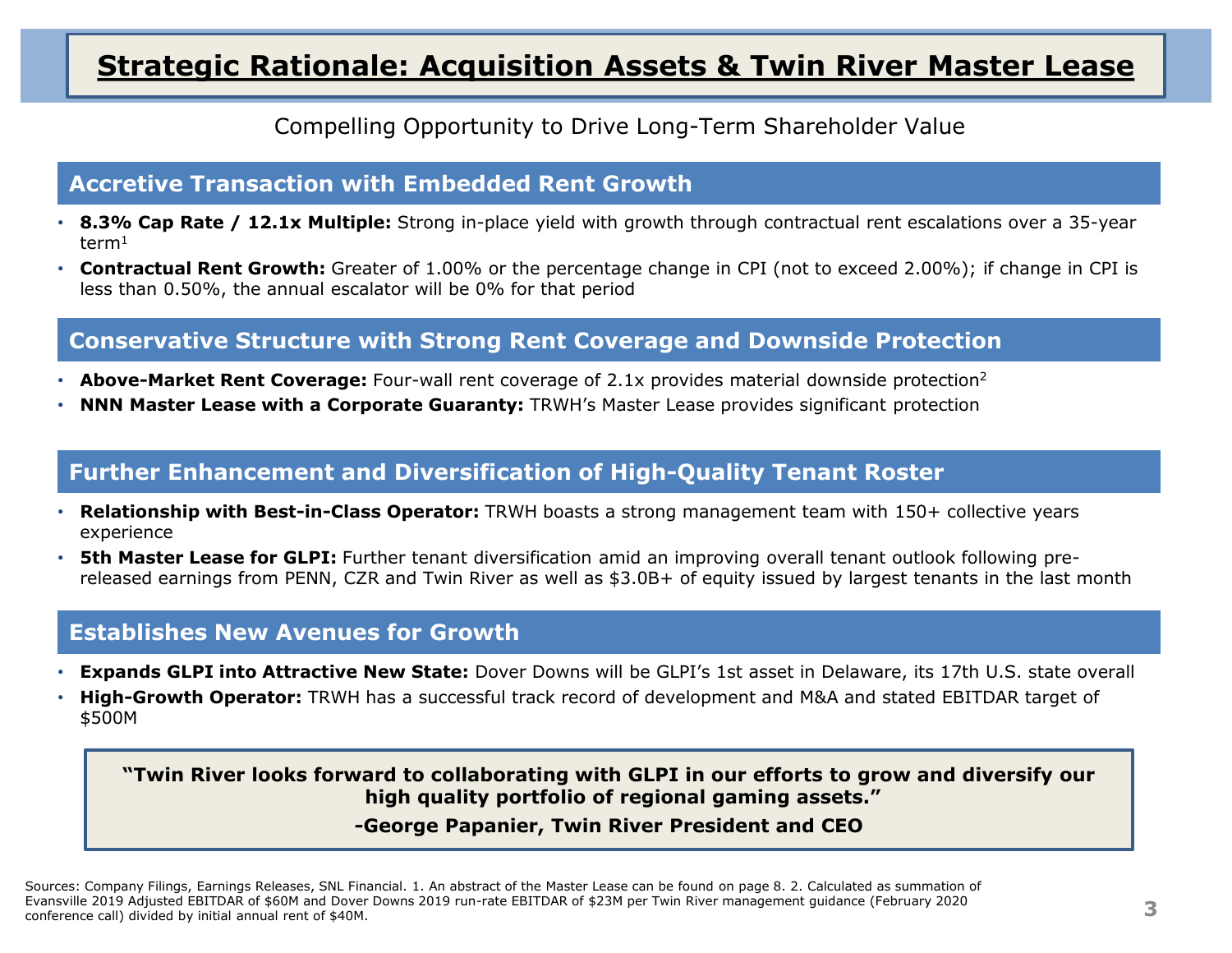### **Twin River Relationship**

Best-In-Class Gaming Operator with Track Record of Growth

# **TRWH**

- **Company Overview:** Twin River is a geographically diversified and skilled regional gaming operator
- **Growth Trajectory:** The company has grown from a single-property operator in 2013 to the operator of 15 properties across 10 U.S. states<sup>1</sup>

#### **Seasoned Management**

### **Successful Track Record**

**Conservative Capitalization**

**Limited Near-Term Maturities**

- **Seasoned Management:** Founded in 2004 and led by a team with 150+ years of collective experience in gaming and 60+ years of collective experience at Twin River
- **Successful Track Record:** Twin River boasts a successful track record of strategic initiatives and M&A concentrated in the gaming sector, including its merger with Dover Downs Gaming & Entertainment, Inc. which led it to commence public trading in 2019
- **Conservative Capitalization:** Has maintained one of the most conservative balance sheets in the industry while pursuing disciplined growth through bolton acquisitions and mitigating increased competition in key markets
- **Limited Loan Maturities:** No major debt maturities before 2024
- **Ample Existing Liquidity Provides Backstop for Pending M&A:** TRWH secured \$950M in new bank and bond financing in May 2019, \$275M in May 2020, \$125M in October and has total available liquidity of  $\sim$  \$360M as of 9/30/2020<sup>2</sup>

Sources: Company Filings and Earnings Releases. 1. Includes pending acquisitions. 2. Liquidity inclusive of availability under the TRWH's revolving credit facility; liquidity is pro forma for Casino KC and Casino Vicksburg acquisition that closed 7/1/2020 but has not been further adjusted for the October 2020 \$125M Senior Notes add-on or the pending acquisitions of Bally's Atlantic City (est. Q4 2020), MontBleu and Eldorado Shreveport (est. 1H 2020), Jumer's (est. Q2 2021) or Evansville (mid-2021).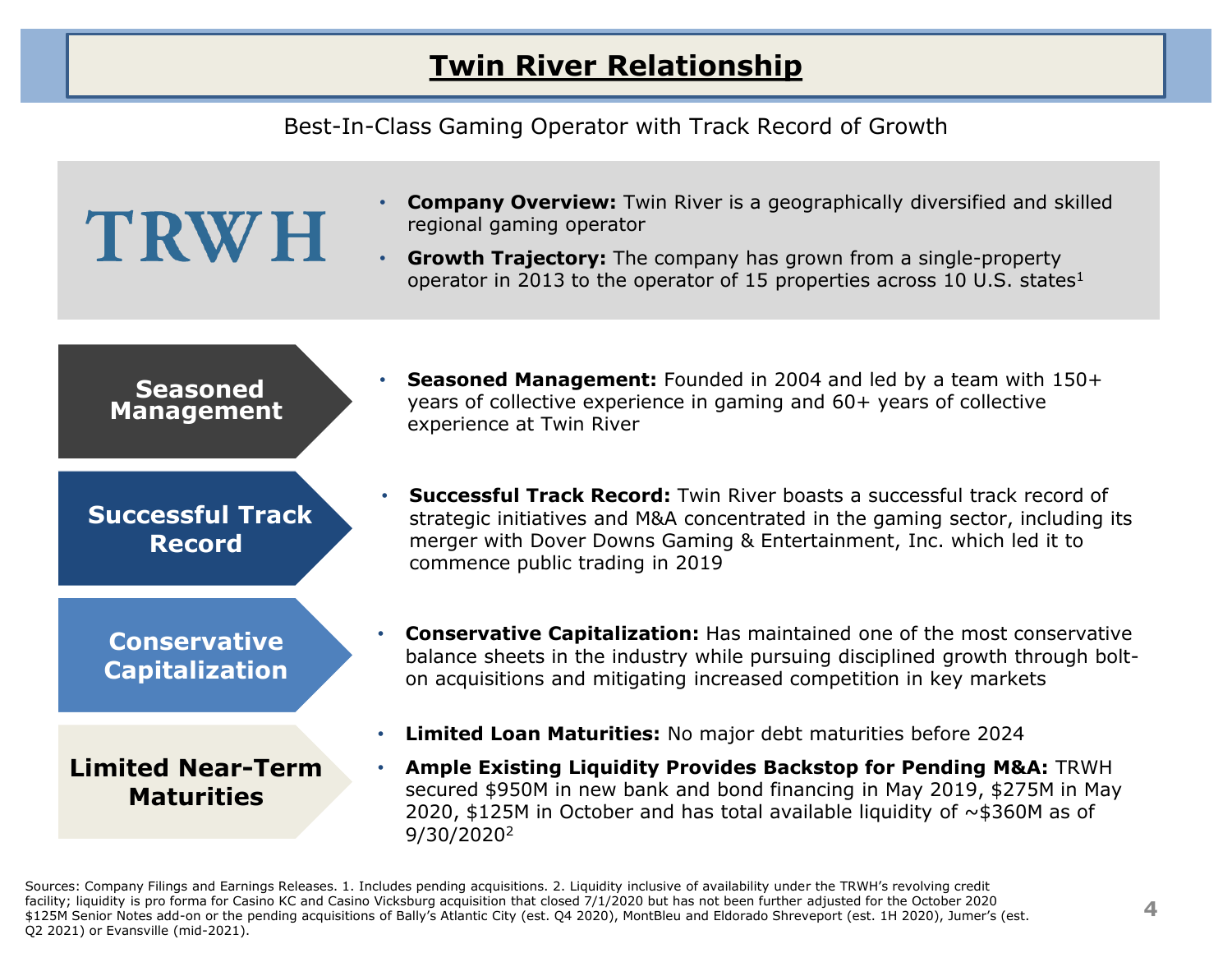### **Twin River Relationship: Portfolio Summary**

Growing Footprint of High Quality Regional Casino Assets

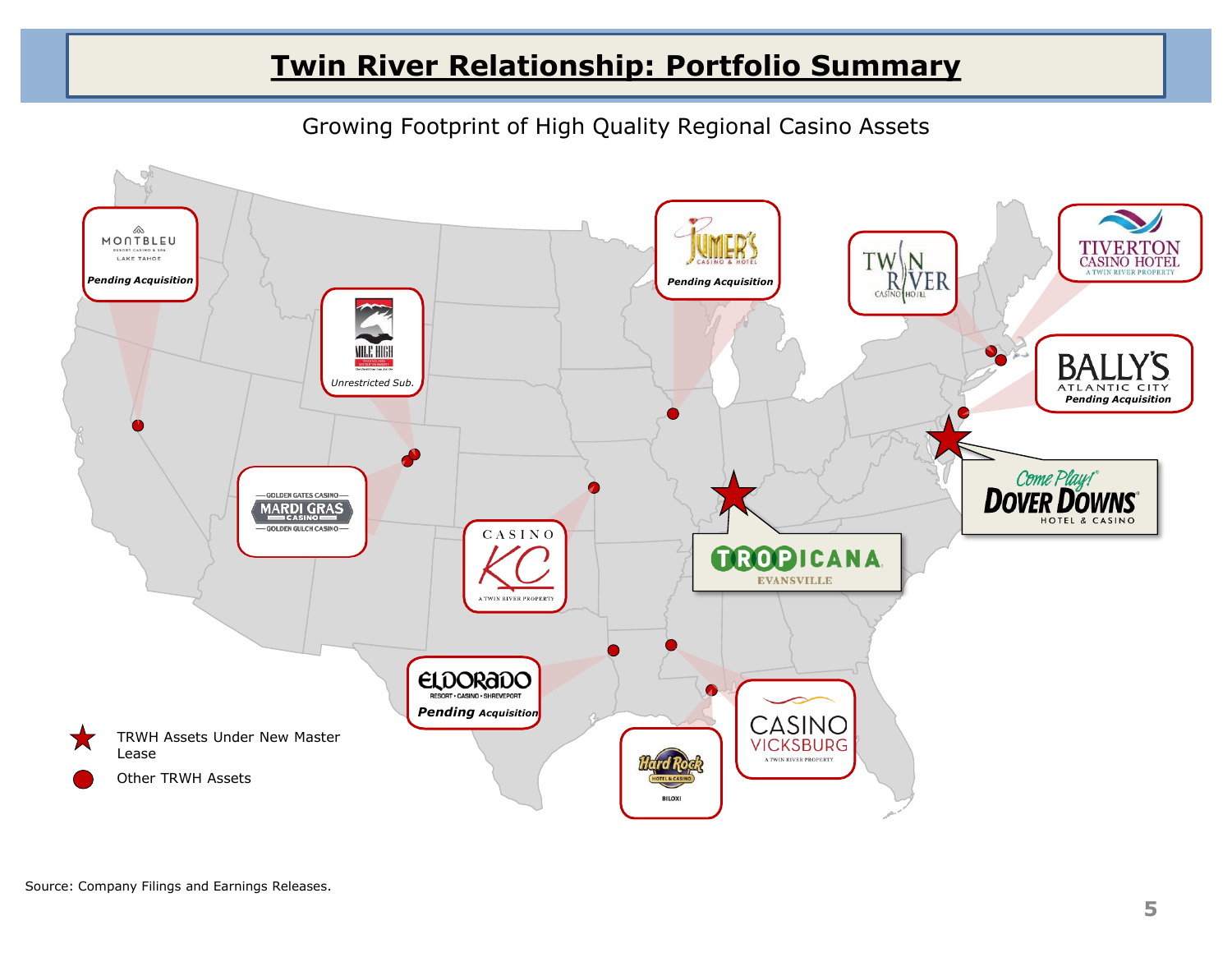#### **Tropicana Evansville: Regional Gaming Hub with Limited Competition**



#### Competition-Resilient Asset Re-Acquired in GLPI's Portfolio

#### **Tropicana Evansville 1 2**



#### **High-Quality, Historic Former Riverboat Casino Inherent Locational Advantages**

- First casino in IN to move from boat to land in 2017
- $\sim$  20 acres along the Ohio river in Vanderburgh County, IN
- Evansville is the 3rd largest city in the state of Indiana with a population of  $~\sim$  680,000
	- Gaming in Evansville draws customers from local southern IN, southeastern IL, southwestern KY and central TN
	- Limited competition Tropicana Evansville is the only full-scale casino within 60 miles and >60% of revenue is generated from customers within a 50-mile radius

#### **Real Estate Acquisition**

| <b>Purchase Proceeds</b> | \$340M |
|--------------------------|--------|
| <b>Initial Rent</b>      | \$28M  |
| <b>Cap Rate</b>          | 8.2%   |
| <b>Purchase Multiple</b> | 12.1x  |

- **Conducive Regulatory Environment:** Indiana provides stable state gaming tax environment with no increases since the establishment of dockside gaming in 2002, and allows casinos to operate 24 hours per day with complementary alcoholic beverages as part of a limited promotion
- **Proximity to Social Infrastructure:** The City of Evansville recently built an 11,000-seat arena for Evansville University and minor league hockey teams located just six blocks from Tropicana Evansville

Source: Company Filings, Earnings Releases and Indiana Gaming Commission. 1. The property re-opened on 6/15/2020 under Phase One guidelines, which limits the number of available gaming positions with implemented physical distancing plus 50%, or 50% of capacity, whichever is less. 2. Currently, the property is operating at approximately 60% capacity, with about 60% of slots and 45% of table games, with a three player table games limit, and all hotel rooms available to guests.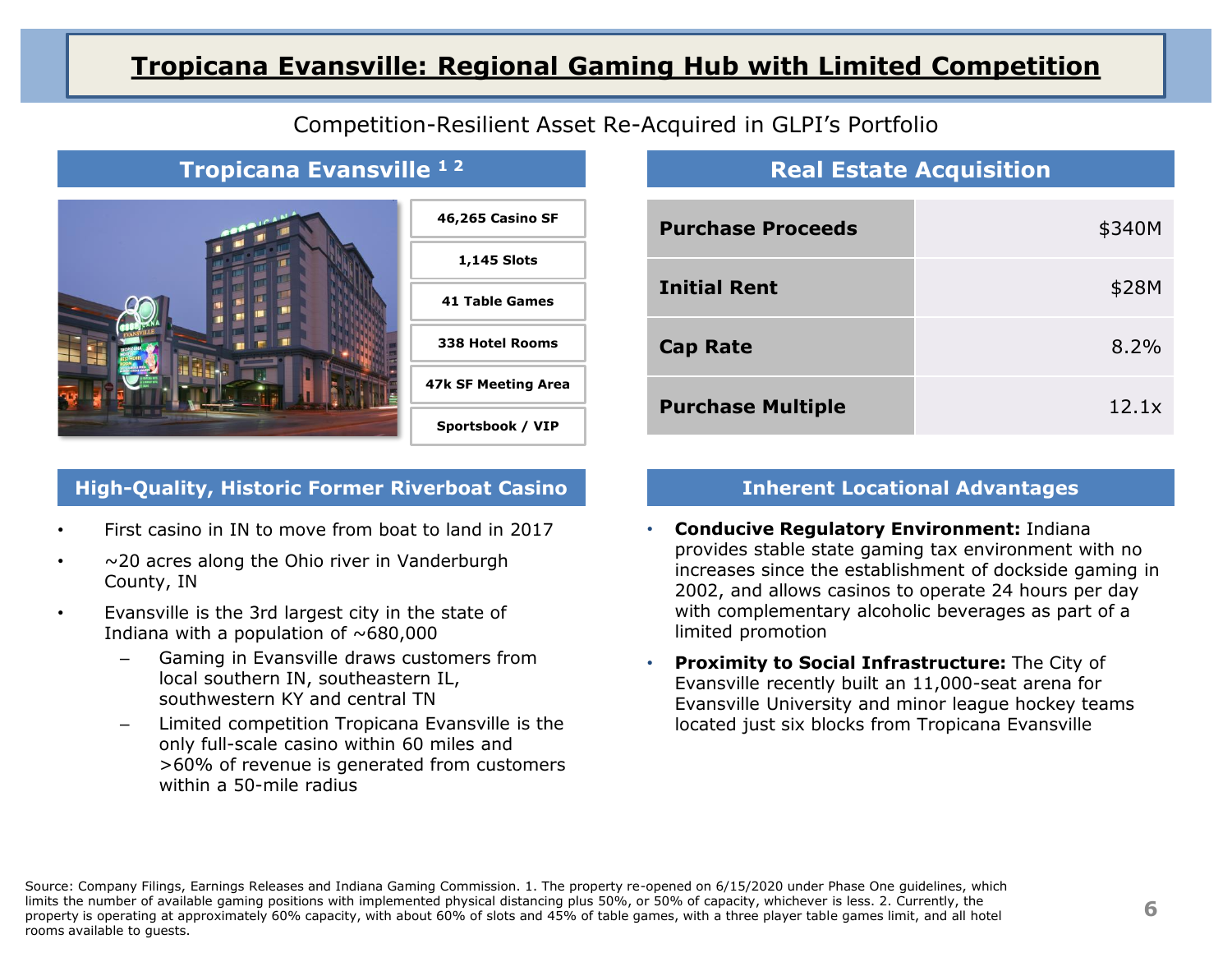#### **Dover Downs: Premier Regional Gaming Property on the Eastern Shore**

#### GLPI's First Asset in Delaware and the Beginning of a New Master Lease Relationship

#### **Dover Downs Casino 1 2**



#### **Regional Gaming & Entertainment Hub**

- Well-situated on  $\sim$ 70 acres in Dover, the state capital
- Accessible from the Northeast Corridor and proximate to beach communities on the Eastern Shore
- Twin River operates the Casino, Dover Downs Hotel & Conference Center, and the horse racing at Dover Downs Raceway, which include:
	- A 500-room AAA Four Diamond hotel, full service spa / salon, conference center, banquet hall and concert hall facilities
	- A harness racing track with pari-mutuel wagering on live and simulcast horse races and sports betting

#### **Real Estate Acquisition**

| <b>Purchase Proceeds</b> | \$144M |
|--------------------------|--------|
| <b>Initial Rent</b>      | \$12M  |
| <b>Cap Rate</b>          | 8.3%   |
| <b>Purchase Multiple</b> | 12.0x  |

#### **Significant Recent Capital Investment**

- **Leveraging of Operational Synergies:** Since acquiring Dover Downs in March of 2019, TRWH has rolled out a pipeline of strategic initiatives designed to maximize potential cash flow, including enhancing customer outreach and expanding table games by leveraging TRWH expertise
- **Recent and upcoming growth initiatives include:** 
	- ‒ Opened Michele's Steakhouse Lounge and VIP room (2019)
	- ‒ Expansion of entertainment venue (2019)
	- ‒ Opened Jerry Longo's Meatballs & Martinis (2019)
	- ‒ Construction of Dover Sugar Factory (Targeted opening Jan. 2021)
	- ‒ Construction of a new outdoor smoking area to include 3 tables and 125 VLTs (Targeted opening 2021)

Source: Company Filings, Earnings Releases and Delaware Lottery. 1. The property re-opened, at 30% capacity, on 6/1/2020, with 45% of VLTs; table games, with a two player limit, became available to guests on 6/17/2020 and the hotel, at 60% room capacity, became available on 6/18/2020. 2. Currently, the property is operating at approximately 60% capacity, with about half of VLTs, and all table games, with a three player limit, and all hotel rooms available to guests.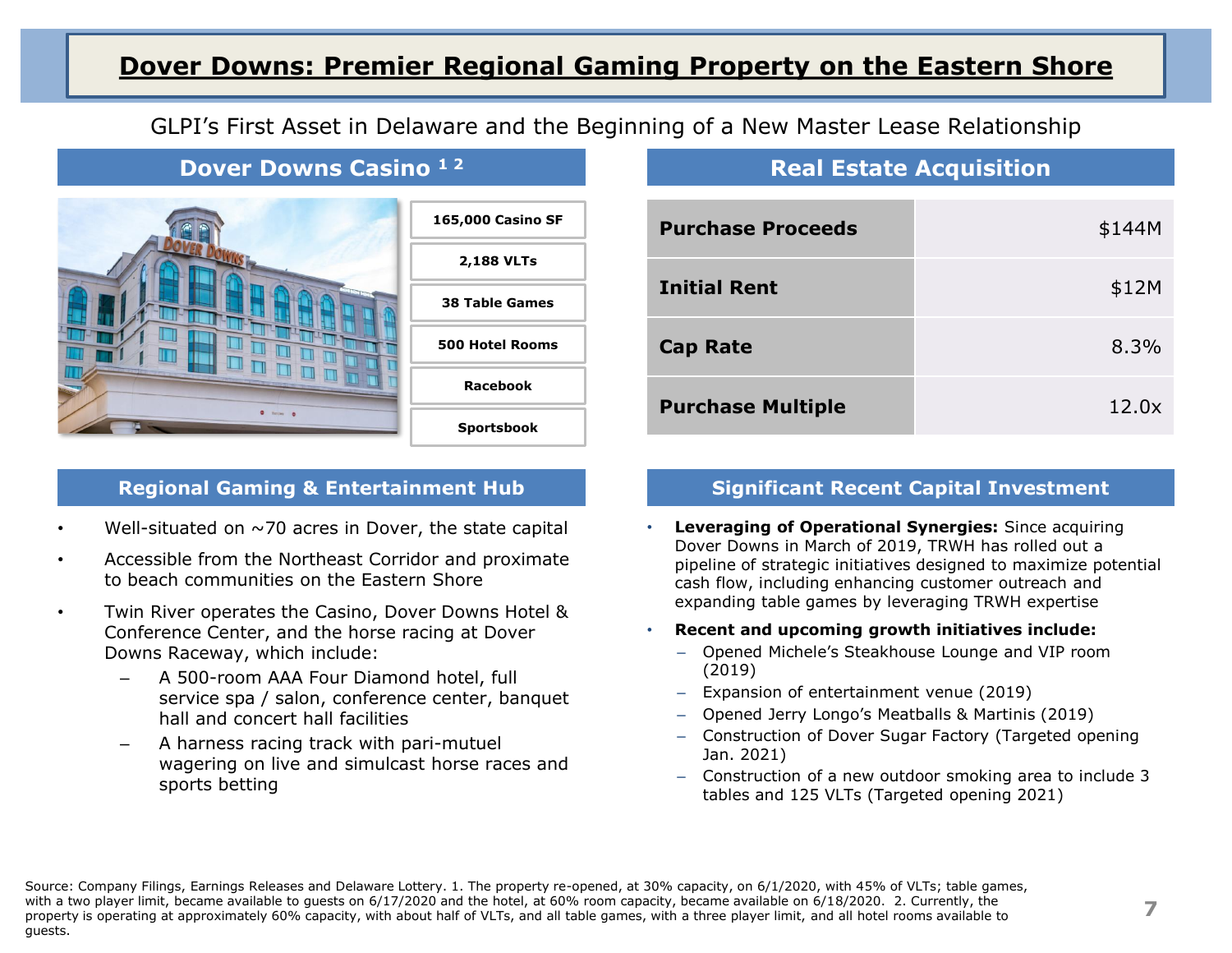### **TRWH Master Lease Abstract**

#### Summary of Key Lease Terms

| <b>Assets Included</b>     | Tropicana Evansville and Dover Downs Hotel & Casino                                                                                                                                                                 |
|----------------------------|---------------------------------------------------------------------------------------------------------------------------------------------------------------------------------------------------------------------|
| <b>Parent Guarantor</b>    | Twin River Worldwide Holdings, LLC                                                                                                                                                                                  |
| <b>Initial Annual Rent</b> | \$40 million                                                                                                                                                                                                        |
| Term                       | 35-year lease with a 15-year initial term and four 5-year renewals at the tenant's option                                                                                                                           |
| <b>Fixed Rent</b>          | 100% of the rent will be fixed rent                                                                                                                                                                                 |
| <b>Annual Escalator</b>    | The annual rent escalator will be the greater of 1.00% or the percentage change in CPI<br>(not to exceed 2.00%), however if the change in CPI is less than 0.50% the annual<br>escalator will be 0% for that period |
| <b>Financial Covenant</b>  | The tenant shall maintain a rent coverage ratio of at least 1.35x to remain in compliance,<br>however the ratio is reduced to 1.2x once the pro forma annual master lease rent is at<br>least \$60M                 |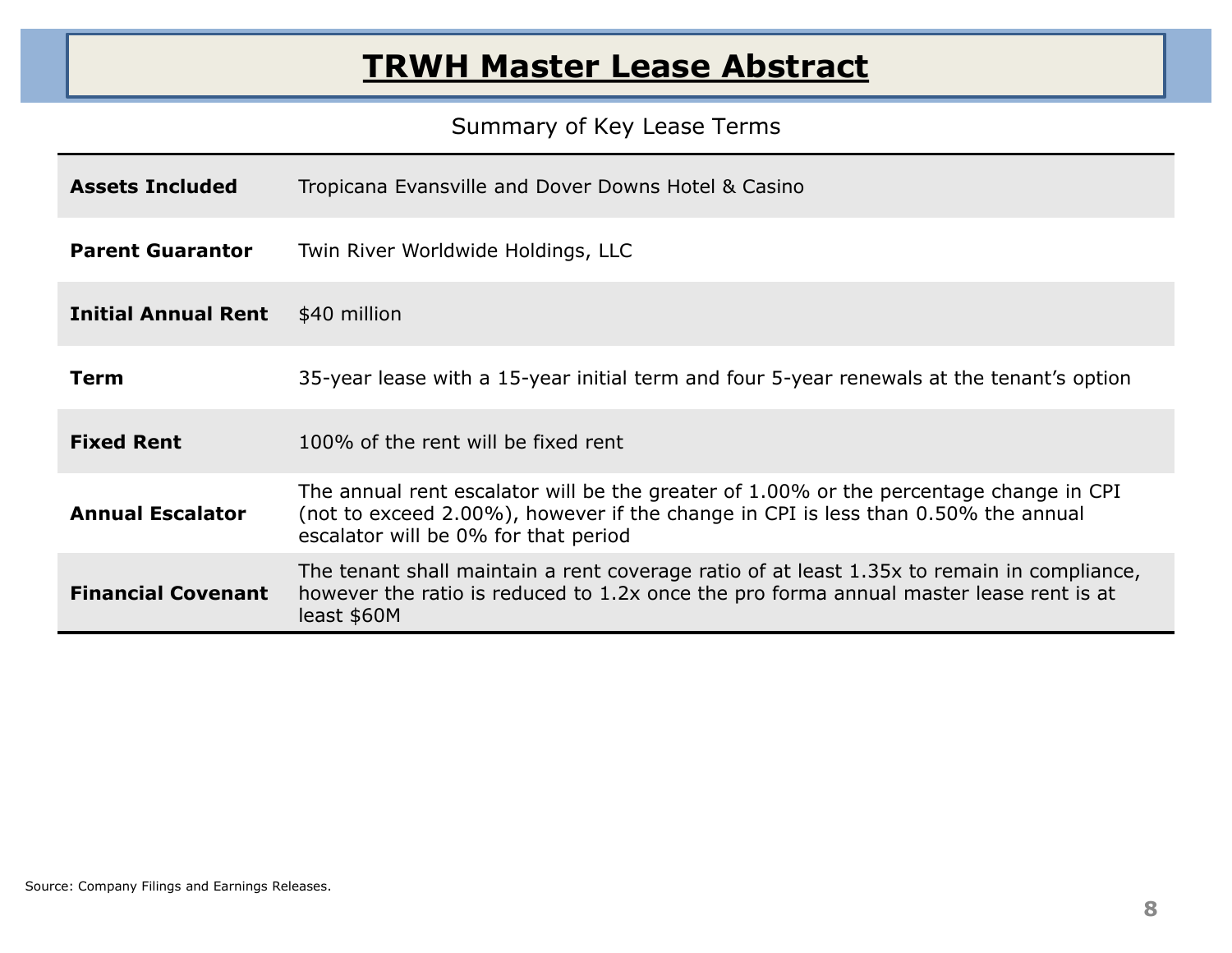### **Exchange Agreement with CZR Enabled the Transaction**

The June 2020 Caesars Lease Amendment Laid the Groundwork for the Successful Asset Exchange and the Sales Process that led to GLPI's Acquisition

 $\checkmark$ 

 $\checkmark$ 

 $\checkmark$ 

#### **June 2020 Caesars Lease Amendment**

- As a condition to closing the Eldorado merger, Caesars was required to divest of its operations in at least 3 properties in Indiana
- Terms of the Caesars Master Lease were renegotiated to allow for Tropicana Evansville's sale and replacement with real estate selected by GLPI, backstopped with equivalent replacement rent determined on a coverage neutral basis, and any excess purchased by GLPI at an accretive cap rate



- Isle of Capri Bettendorf and Waterloo were selected by Caesars from the agreed upon candidates, increasing annual rent by ~\$520K in exchange for a ~\$5.7M cash consideration at close
- Lease was amended to eliminate further escalation volatility due to rent coverage or variable rent resets while also extending term

#### **Net Positive Impacts to GLPI**

**Shifts to Fixed Escalation Schedule with Removal of % Rent**

**Diversifies CZR Master Lease with Two Replacement Assets**

**Sets the Stage for Successful Evansville Re-Purchase** 

#### **Key Terms of Caesars Lease Amendment**

| <b>Removes Variable</b><br>Rent                  | Removes the Variable Rent<br>component in its entirety<br>commencing in lease year 3 (Oct.<br>2020 and thereafter)                                         |
|--------------------------------------------------|------------------------------------------------------------------------------------------------------------------------------------------------------------|
| <b>Extends Lease Term</b><br>From 15 to 20 Years | Initial term extended from 15 years<br>to 20 years with first renewal option<br>in 2038, subsequent resets four 5-<br>year renewal terms (tenant's option) |
| <b>Annual Escalation</b>                         | 1.25% in 2022 and 2023<br>1.75% in 2024 and 2025<br>2.00% in 2026 and thereafter                                                                           |
| <b>Removal of</b><br><b>Escalation Governor</b>  | Escalation no longer subject to 1.80x<br>Adjusted Revenue governor for<br>remainder of lease term                                                          |